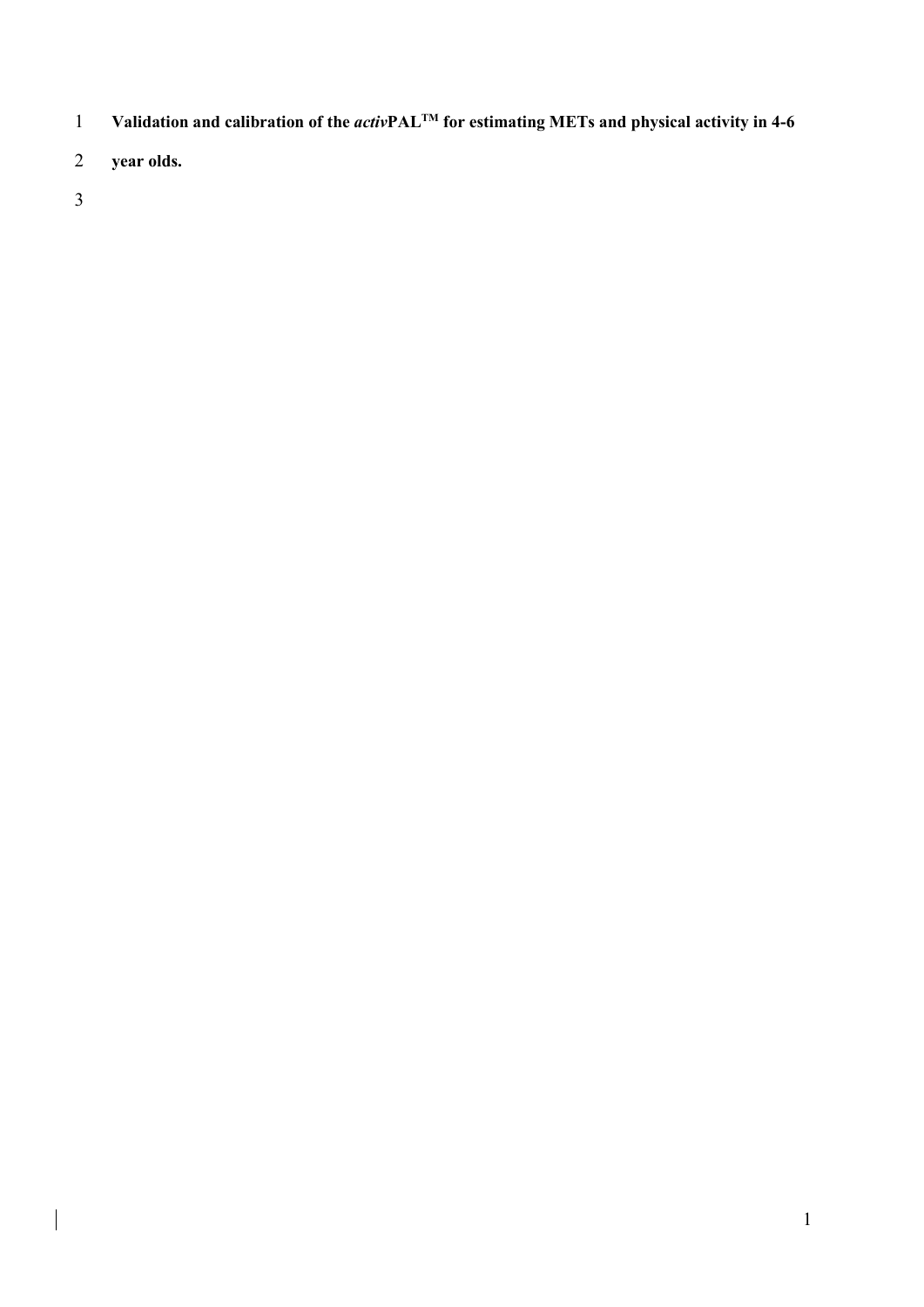**Abstract Objectives.** Examine the predictive validity of the *activPAL*<sup>TM</sup> metabolic equivalents (MET) 6 equation, develop *activ*PAL<sup>TM</sup> threshold values to define moderate-to vigorous-intensity physical activities (MVPA), and examine the classification accuracy and concurrent validity of the developed MVPA threshold values in 4- to 6-year-old children. **Design.** A sample of forty 4- to 6-year-old children from the Illawarra region in New South Wales, Australia were included in data analysis. **Methods.** Participants completed a ~150-min room calorimeter protocol involving age-appropriate 12 sedentary behaviors (SB), light-intensity physical activities (LPA) and MVPA. *activPAL*<sup>TM</sup> accelerometer counts were collected over 15 s epochs. Energy expenditure measured by room calorimetry and direct observation were used as the criterion measure. Predicted METs were 15 calculated using the  $activePAL^{TM} MET$  equation. Predictive validity was evaluated using dependent- samples *t*-tests. Participants were randomly allocated into two groups to develop and cross-validate an intensity threshold for MVPA. Receiver operating characteristic (ROC) curve analysis was used to determine MVPA thresholds. Developed thresholds classification accuracy was cross-validated using sensitivity, specificity, and area under the ROC-curve (ROC-AUC). 20 Results. The *activPAL*<sup>TM</sup> METs equation significantly overestimated METs during SB and significantly underestimated METs for LPA, MVPA and total METs compared to measured METs 22 (all P<0.001). The developed threshold of  $\geq$ 1418 counts per 15 s resulted in good classification accuracy for MVPA. **Conclusion.** The current *activPAL*<sup>TM</sup> METs equation requires further development before it can be used to accurately estimate METs in preschoolers. The developed threshold exhibited acceptable classification accuracy for MVPA; however studies cross-validating this MVPA threshold in free- living preschool-aged children are recommended. 

**Keywords**: accelerometry; room calorimetry; young children; MVPA; inclinometer; activity monitor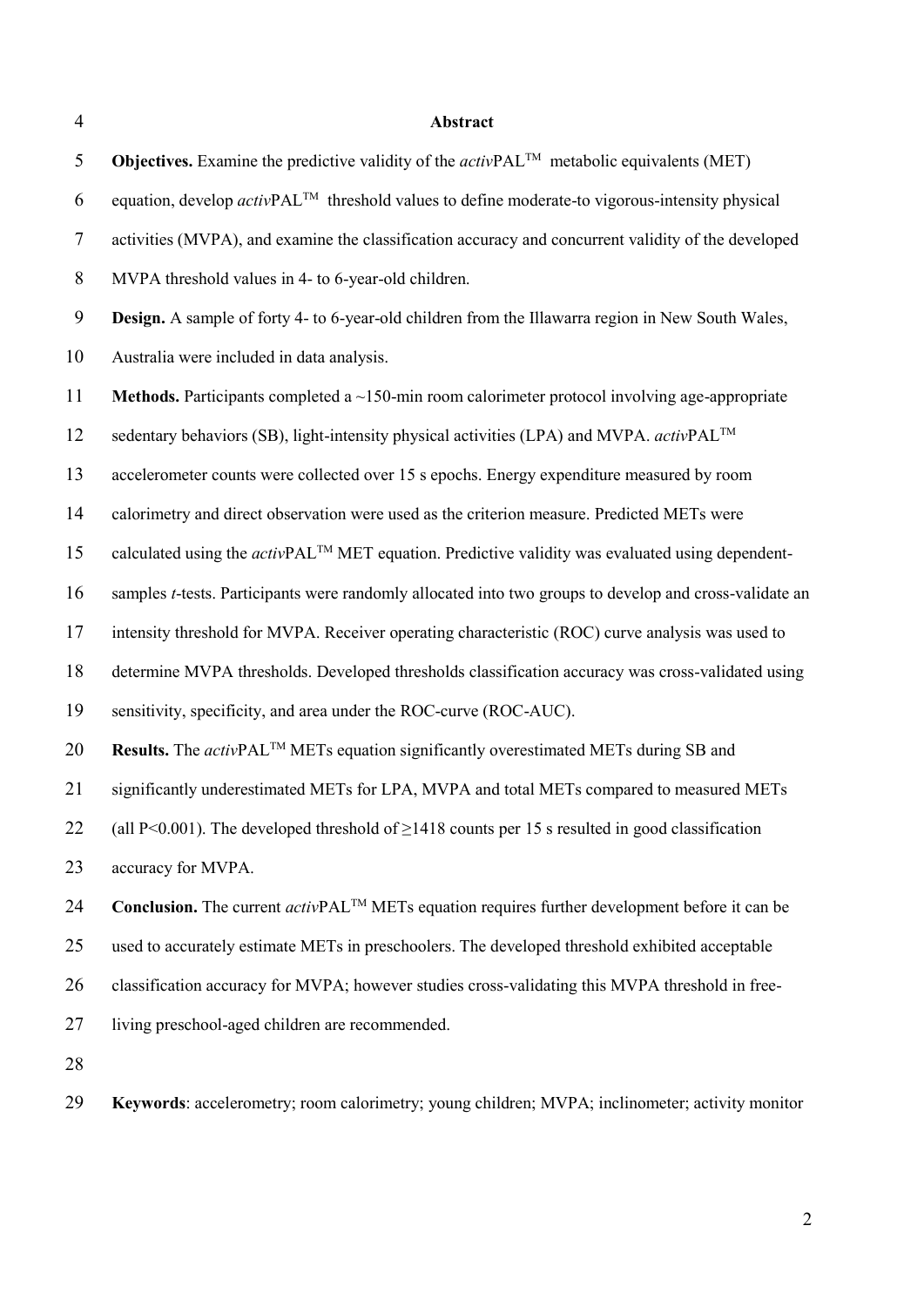#### **Background**

 Accelerometry has become the method of choice for measuring free-living physical activity (PA) behaviors in children<sup>[1,](#page-12-0) [2](#page-12-1)</sup>. However, sedentary behavior (SB), defined as any waking behavior characterized by an energy expenditure ≤1.5 metabolic equivalents (METs) while in a sitting or r[e](#page-12-2)clining posture<sup>3</sup>, has been shown to be adversely associated to cardiometabolic outcomes in adulthood, independent of moderate-to-vigorous physical activity (MVPA[\)](#page-12-3)<sup>4</sup>. In addition, some evidence suggests that SB and MVPA might have independent associations with health outcomes in 37 children and adolescents<sup>5</sup>[.](#page-12-4) As such, there is an increasing need for an accurate objective measure of both SB and PA, ideally using a single device to minimize participant burden. Currently, hip-mounted accelerometers are the most common objective monitoring tool used to measure PA and SB in children. However, the placement of accelerometers on the hip and the use of 42 thresho[l](#page-12-5)d values makes it difficult to distinguish sitting from standing still<sup>6</sup>, which in turn may increase measurement error when assessing SB and light intensity physical activity (LPA). Newer

 accelerometer-based devices use sensors which are sensitive to both static and dynamic accelerations 45 and therefore make it po[s](#page-12-5)sible to differentiate between postures<sup> $6$ </sup>.

47 One of the devices using this new technology is the *activPAL*™ (PAL Technologies Ltd., Glasgow, UK). The *activPAL*<sup>TM</sup> is a uni-axial accelerometer which is positioned on the anterior upper thigh. The positioning on the thigh enhances the ability to classify periods of time in different postures, 50 categorized as lying/sitting, standing or walking. In addition, the  $activePAL^{TM}$  output reports accelerometer counts and estimates of METs based on step rate using an equation embedded in the 52 *activPAL*<sup>TM</sup> softwar[e](#page-12-6)<sup>7</sup>. The *activPAL*<sup>TM</sup> has shown promising results for measurement of SB among 53 children aged 3-12 years<sup>[8-10](#page-12-7)</sup>. However, only one study has examined the predictive validity of the 54 METs equation provided in the *activPAL*<sup>TM</sup> software against a criterion measure in 15-25 year old 55 females<sup>[11](#page-12-8)</sup>. Moreover, only one study has developed a MVPA threshold for the *activPAL*<sup>TM</sup>, and that 56 study examined only adolescent girls<sup>[12](#page-12-9)</sup>. No studies have examined the validity of the *activPAL*<sup>TM</sup> for predicting METs among preschool-aged children, nor developed a threshold to classify MVPA from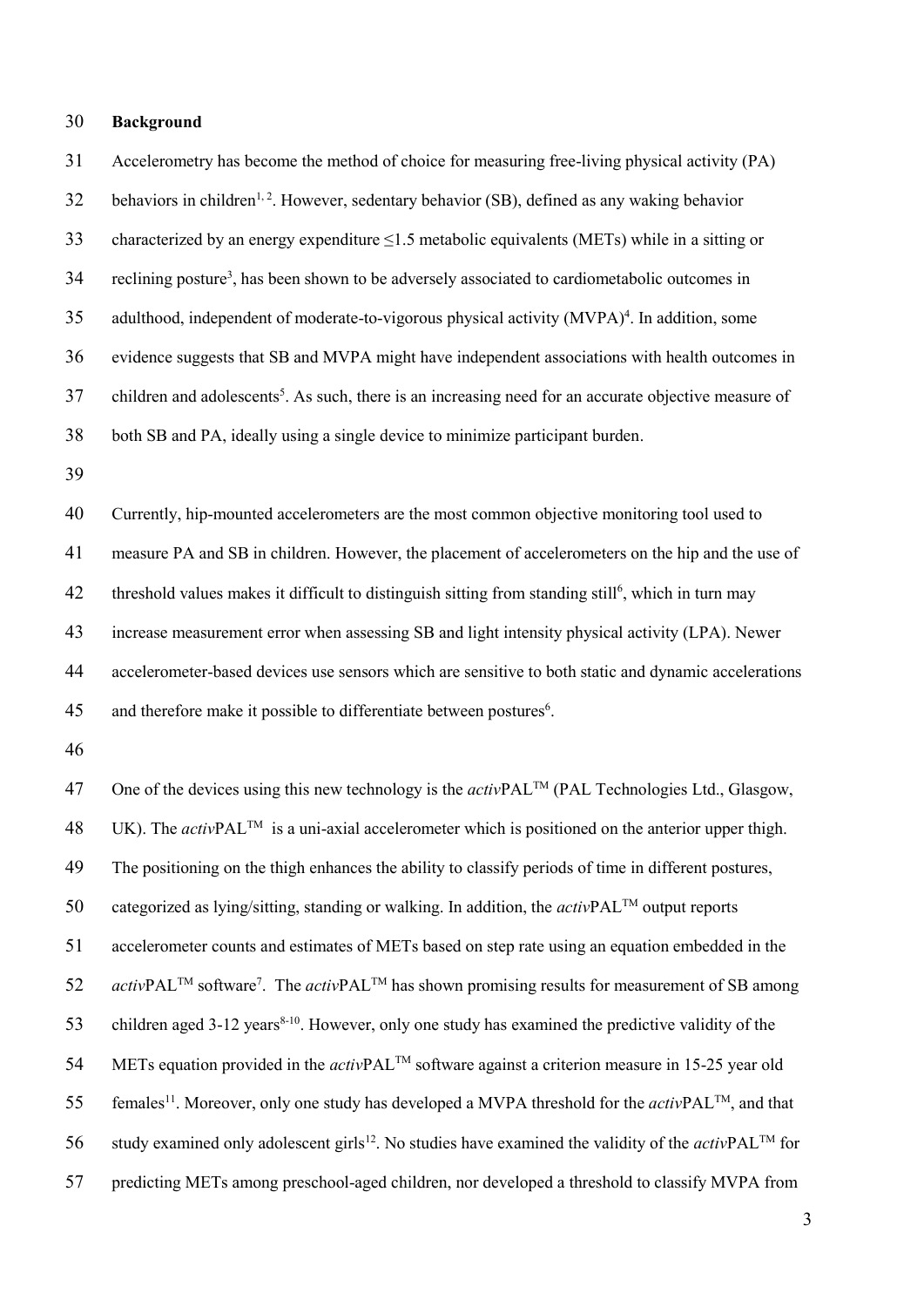*activPAL*<sup>TM</sup> count output in preschoolers. As compliance with objective monitoring is often lower than desirable among children, and might decrease further if participants are required to wear multiple monitors, it is preferable to use one monitor when assessing children's habitual SB and PA levels. Therefore, the aim of this study was to examine the predictive validity of the  $active$ PAL<sup>TM</sup> METs 62 equation in 4-6 year old children. If the *activPAL*<sup>TM</sup> METs equation was found to provide biased estimates of energy expenditure, our secondary aims were to develop and validate an *activ*PALTM intensity threshold for classifying MVPA in 4-6 year old children.

#### **Methods**

 Forty healthy 4-6 year old children were recruited from childcare centers in the Illawarra region of New South Wales, Australia. The study was approved by the University of Wollongong Human Research Ethics Committee. Parents of participants provided informed written consent, and their children provided their verbal assent to participate in the study.

 Children followed a 150-min activity protocol including age-appropriate SB, LPA and MVPA such as, watching a movie on TV, playing with toys and shooting hoops, within the room calorimeter. Children ate a light standardized breakfast 1.5 h before entering the room calorimeter, which had a 75 minimal impact on their energy expenditure<sup>[13](#page-12-10)</sup>. Children performed all activities in an identical order over a pre-determined duration under the guidance of a trained research assistant (Online supplement 1).

 The *activPAL*<sup>TM</sup> (PAL Technologies Ltd., Glasgow, UK) is a uni-axial accelerometer which classifies periods of time in different postures, categorized as lying/sitting, standing or walking. In addition, the *activPAL*<sup>TM</sup> output reports accelerometer counts and estimates of METs based on step rate using an [e](#page-12-6)quation embedded in the *activPAL*<sup>TM</sup> software<sup>7</sup>. Before each experiment the *activPAL*<sup>TM</sup> was initialized and time synchronized with the video camera—used for direct observation purposes—and 84 the room calorimeter. Children were fitted with an  $activePAL^{TM}$  which was worn on the front of the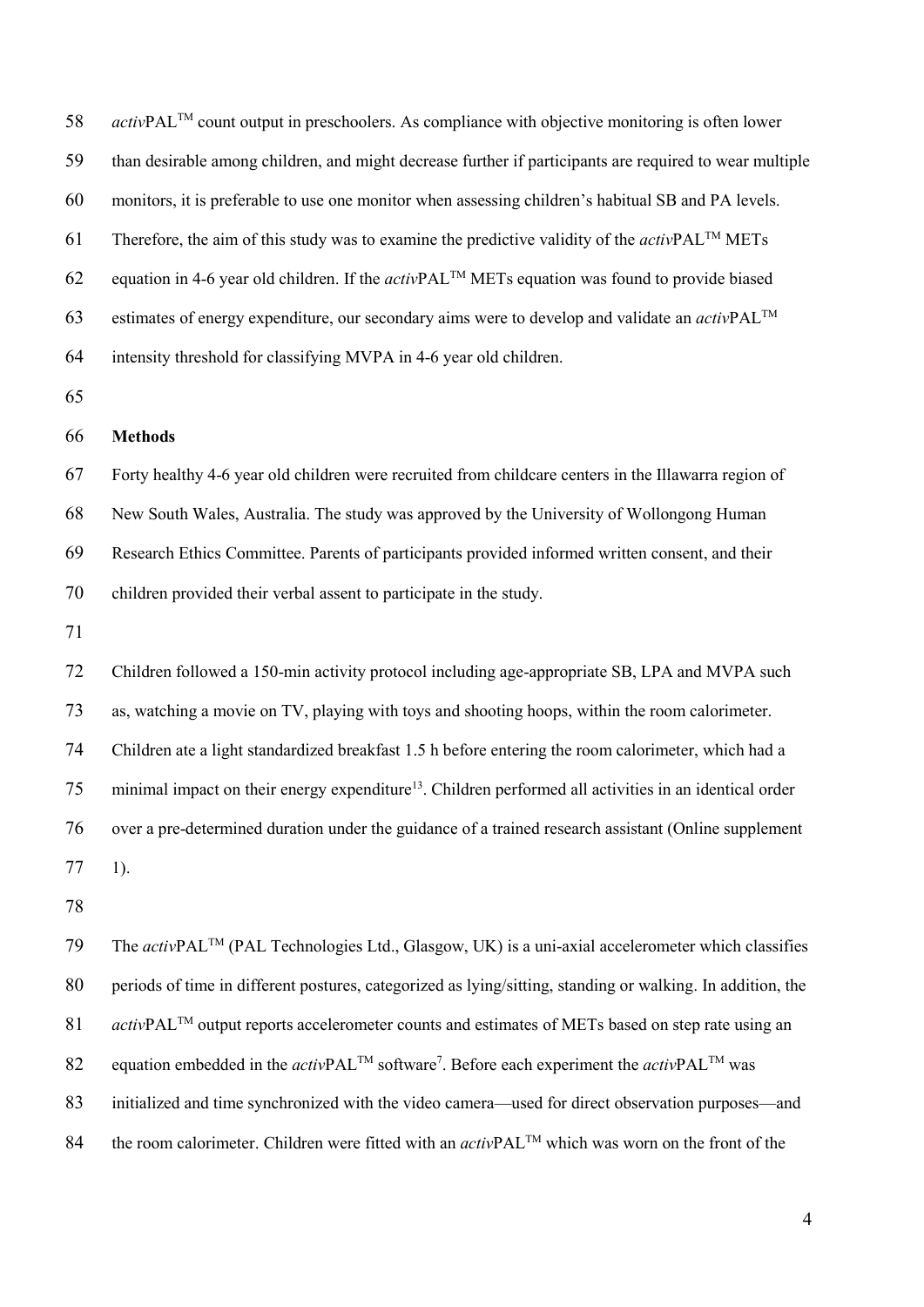right thigh using a double sided hydrogel adhesive pad and an elastic bandage to provide additional security.

To assess the validity of the *activPAL*<sup>TM</sup> for predicting METs, EE measured by the room calorimeter was used as the criterion measure. Oxygen consumption and carbon dioxide production were 90 measured continuously (paramagnetic  $O_2$  and infrared  $CO_2$  analysers, Sable System Inc, Las Vegas 91 USA) and corrected to standard temperature, pressure and humidity in the room calorimeter (3 m x 2.1 m x 2.1 m). Technical procedures related to the room calorimeter are described in more detail 93 elsewhere<sup>[13](#page-12-10)</sup>. Chamber air was sampled every two min and rates of oxygen consumption and carbon 94 dioxide production were then averaged over 10-min blocks to produce stable measures of  $EE^{14}$  $EE^{14}$  $EE^{14}$ . 

 During their time in the room calorimeter participants were digitally recorded, and activity start and end times and breaks between activities were recorded. To define a MVPA intensity threshold for the  $\alpha$ *ctivPAL*<sup>TM</sup> and examine the validity of the  $\alpha$ *ctivPAL*<sup>TM</sup> METs equation, children's movement was 99 coded using the Children's Activity Rating Scale (CARS)<sup>[15](#page-12-12)</sup>. CARS is based on a 1 to 5 coding 100 scheme, identifying five levels defining the following intensities: level 1 and  $2 = SB$ , Level  $3 = LPA$  and Level 4 and 5 = MVPA. It has been shown to be a reliable and valid tool to assess PA levels in 102 voung children<sup>[16](#page-12-13)</sup> and has been used in accelerometer validation studies in these age groups<sup>[17,](#page-12-14) [18](#page-12-15)</sup>. Video footage was coded with the help of Vitessa 0.1 (Version 0.1, University of Leuven, Belgium) which generated a time stamp every time a change in intensity was coded by the observer. Data were coded by one observer who undertook two days of specific CARS training. During training, data from pilot trials were used. After coding, weighted average CARS scores were calculated for each 15s epoch 107 corresponding to the *activPAL*<sup>TM</sup> output. In this study averaged 15-s epochs were classified into 108 intensity as follows:  $SB \le$  level 2; LPA > level 2.0 and  $\le$  3.0; MVPA > level 3.0<sup>[15](#page-12-12)</sup>.

110 EE for every 10-min block was calculated using the Weir equation . MET values were calculated by dividing measured EE by estimated basal metabolic rate (BMR) using the Schofield equation for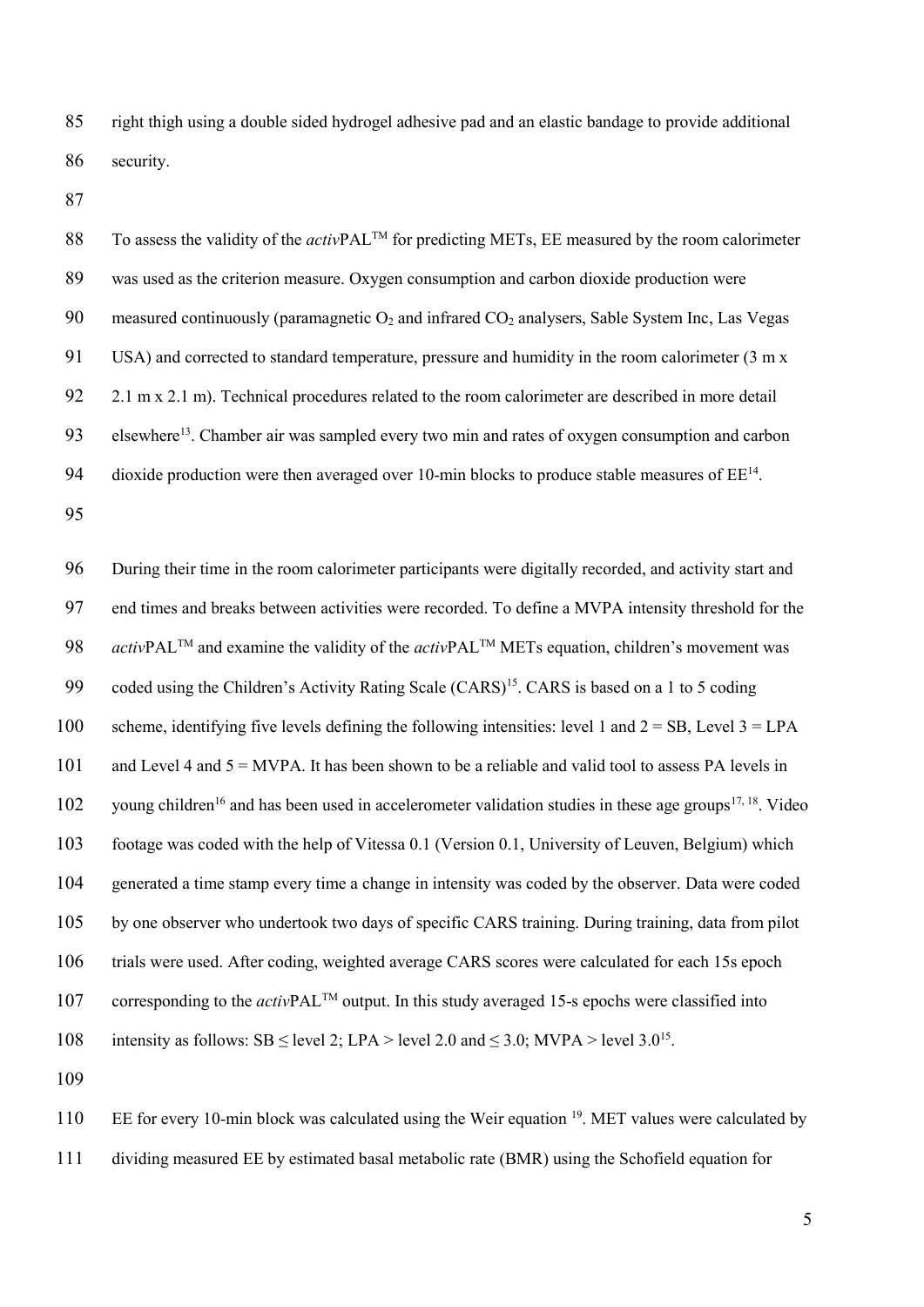112 children aged 4-10 years<sup>[20](#page-13-0)</sup>. The 10-min blocks of EE were classified based on their equivalent MET 113 values, into PA intensities as follows;  $SB \le 1.5$  METs, LPA > 1.5 and < 3.0 METs and MVPA  $\ge 3.0$ METs.

*Predictive validity of the activPAL*<sup>TM</sup> *METs equation. ActivPAL*<sup>TM</sup> MET values were collected in 15-s epochs and then averaged over 10-min blocks that aligned with 10-min MET values defined using EE measured by the room calorimeter. Participants' MET values were averaged per intensity and over the duration of the protocol. Predicted MET values were then compared to measured MET values by the room calorimeter.

122 Development of an activPAL<sup>TM</sup> *MVPA* intensity threshold. To ensure the development and validation group were relatively similar, participants were stratified by sex and randomly allocated into either the development or validation group. To define an MVPA intensity threshold, data from the development 125 group was used. *activPAL*<sup>TM</sup> 15-s epoch acceleration counts were used as provided by the *activPAL*<sup>TM</sup> software and aligned with direct observation data.

*Classification accuracy of the activ*PAL TM *MVPA intensity threshold using direct observation.* Data from participants allocated to the validation group were used to cross-validate the developed intensity 130 threshold.  $ActivPAL<sup>TM</sup>$  data were classified as MVPA using the developed intensity threshold.

*ActivPAL*<sup>TM</sup> data were then compared to direct observation data.

133 Classification accuracy of the activPAL<sup>TM</sup> *MVPA* intensity threshold using direct observation and

134 *EE.* The required EE for a given activity varies between individual children<sup>[21](#page-13-1)</sup>. Because direct

observation systems such as CARS rely on subjective classification and use general category

descriptions to assign levels to activities based on the apparent intensity of the activity, it is possible

that misclassification may occur for some individuals. To overcome this potential limitation and

confirm findings for PA intensity classification based on direct observation, we developed an

additional criterion measure that included both direct observation and EE measured by the room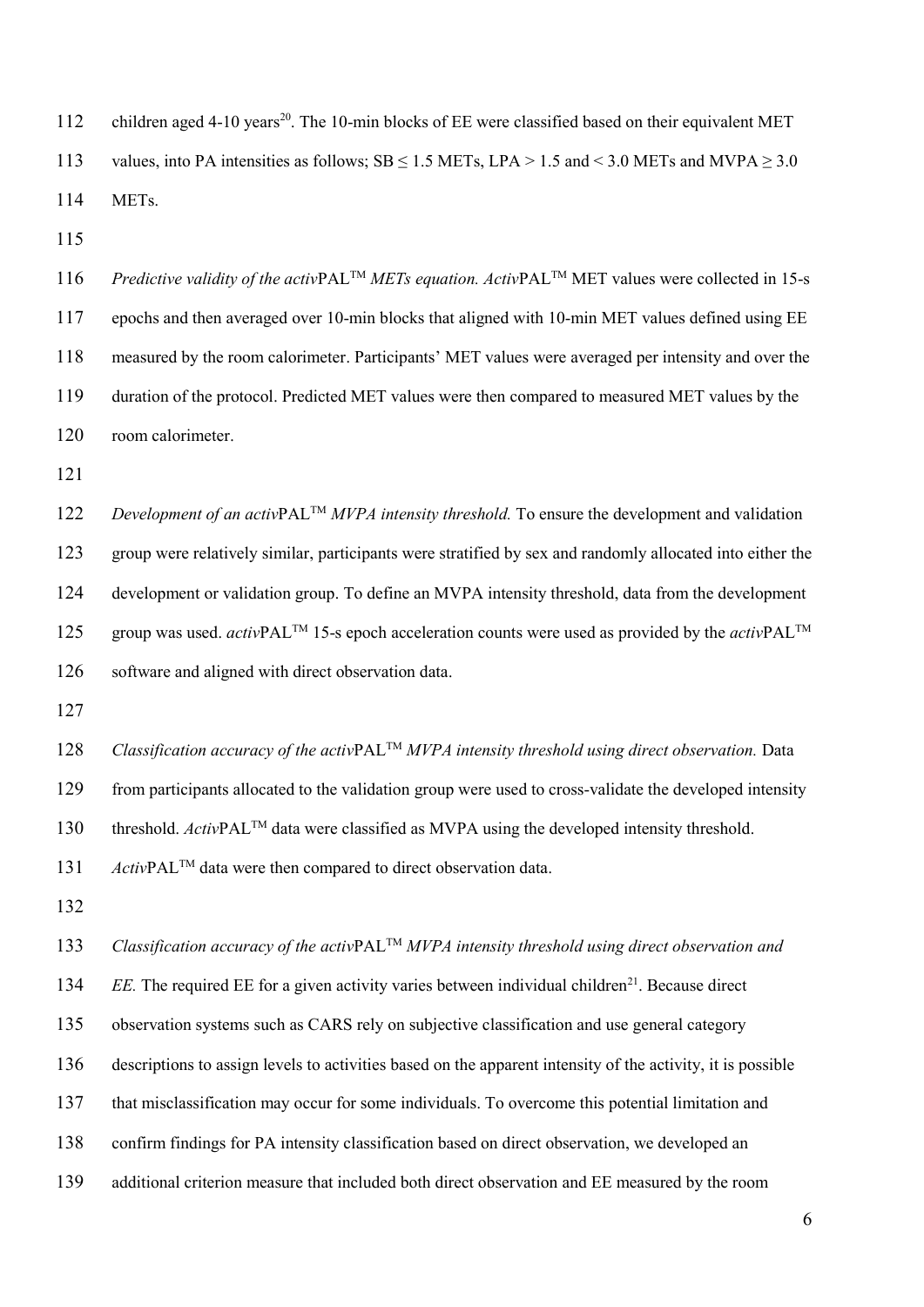calorimeter. Ten min average EE values were divided by predicted BMR to define intensity levels. All epochs within the 10-min period immediately prior to the measured average EE value (i.e. forty 15 s epochs) were classified as SB, LPA, or MVPA. To prevent potential false misclassification (e.g. when all criterion epochs in a 10-min block were classified as MVPA but two min during these 10 min were LPA, these two min would be falsely classified as MVPA) direct observation data and EE expenditure data were compared for every 15-s epoch. Thereafter, criterion epochs were excluded if PA intensity defined using EE measured by the room calorimeter did not agree with the intensity levels derived from direct observation. In addition, epochs within the last min of a 10-min EE data block were excluded ensuring that any small time lag in the calorimeter readings would not lead to mismatching 149 criterion data with  $activPAL^{TM}$  data. Likewise, criterion epochs which occurred during breaks between activities were excluded.

152 Demographic differences between the development group ( $n = 18$ ) and cross-validation group ( $n = 18$ ) 18) were examined using independent samples t-tests and Fisher exact tests for weight status. Dependent *t*-tests were used to compare the differences between measured MET values and predicted 155 MET values. Systematic bias was examined using the Bland-Altman method<sup>[22](#page-13-2)</sup>. ROC analyses were 156 used to define an  $\alpha c t v \rho A L^{TM} M V \rho A$  intensity threshold. In addition, the developed intensity threshold was cross-validated using sensitivity, specificity, and area under the receiver operating 158 curve (ROC-AUC). ROC-AUC values of  $\geq$  0.90 are considered excellent,  $\geq$  0.80 and < 0.90 good,  $\geq$ 

159 0.70 and  $\leq$  0.80 fair, and  $\leq$  0.7 poor<sup>[23](#page-13-3)</sup>. All statistical analyses were performed using MedCalc Version

12.3.0 software (Medcalc Software, Mariakerke, Belgium).

### **Results**

Forty children completed the calorimeter activity protocol. Two children had missing data due to

*activPAL*<sup>TM</sup> failure, and another two had missing data due to calorimeter failure. For the remaining 36

children, 31 (85.1%), 34 (94.4%) and 32 (88.9%) had at least one 10-min block of SB, LPA or

MVPA, respectively, according to calorimeter measured EE values. Descriptive characteristics for the

total sample and the development and cross-validation groups are presented in Table 1. Boys and girls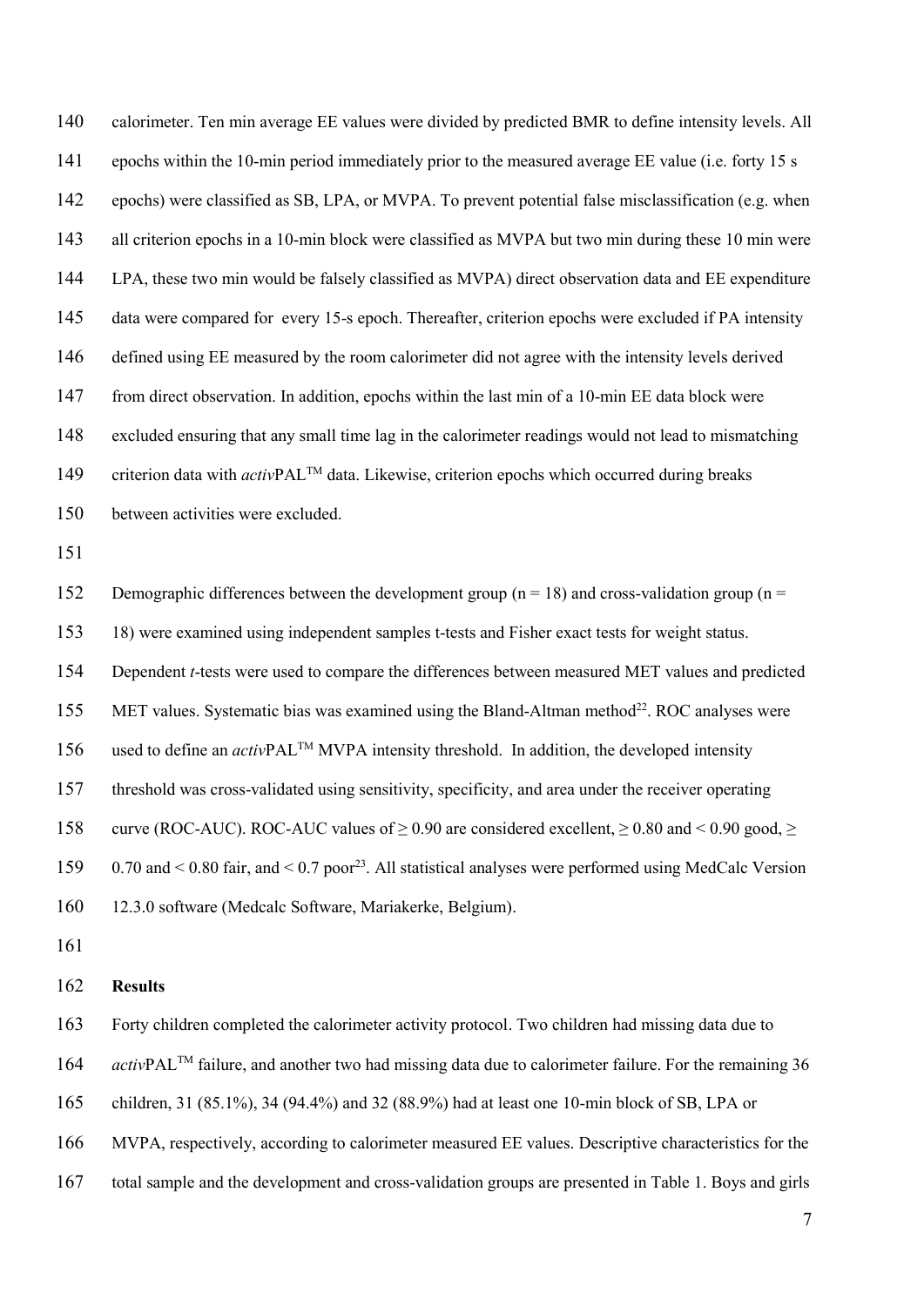- were equally divided between the development (n=18) and cross-validation (n=18) groups and no significant differences were found for age, weight, height, BMI, or weight status (p > 0.05).
- 
- *Predictive validity of the activPAL<sup>TM</sup> <i>METs equation*. The *activPAL*<sup>TM</sup> METs equation overestimated METs during SB (+6.0%) and underestimated METs for LPA (-15.3%), MVPA (-32.8%) and total METs (-13.6%) (all p<0.001) (Figure 1). Due to signs of heteroscedasticity, bias and 95% limits of agreement were calculated using log-transformed data and presented as ratios. The bias between measured and predicted EE was -5% (-22% to +11%), +19% (-4% to +42%), +46% (-20% to +112%) and +15% (-19% to +49%) for SB, LPA, MVPA and total METs, respectively. The highest over- estimation and under-estimation were found for the lowest and highest MET values, respectively (Online supplement 2).
- 

*Development of activPAL*<sup>™</sup> *MVPA intensity thresholds*. Of the possible 10584 15-s epochs available from 18 participants in the development sample, 9844 epochs (93.0%) were included as valid data. Missing data was due to the child being off screen. For classifying MVPA, ROC analysis resulted in an optimal threshold value of ≥1418 counts per 15 s (ROC-AUC=0.92). Sensitivity and specificity for this cut point were 82.9% and 90.9%, respectively (Table 2).

 Classification accuracy and concurrent validity of developed activPAL™ *MVPA* intensity thresholds *using direct observation.* Of the possible 10584 15-s epochs available from 18 participants in the cross-validation sample, 9758 epochs (92.2%) were included as valid data. Missing data was due to 189 the child being off screen (826 epochs) and one child's *activPAL*<sup>TM</sup> came off the child's leg (171) epochs) during the protocol. Sensitivity, specificity and ROC-AUC were analyzed for MVPA using the developed intensity threshold of ≥1418 counts per 15 s. Using the *activ*PALTM intensity threshold resulted in a sensitivity and specificity of 88.3% and 88.2%, respectively. Classification accuracy for MVPA was found to be good (ROC-AUC=0.88).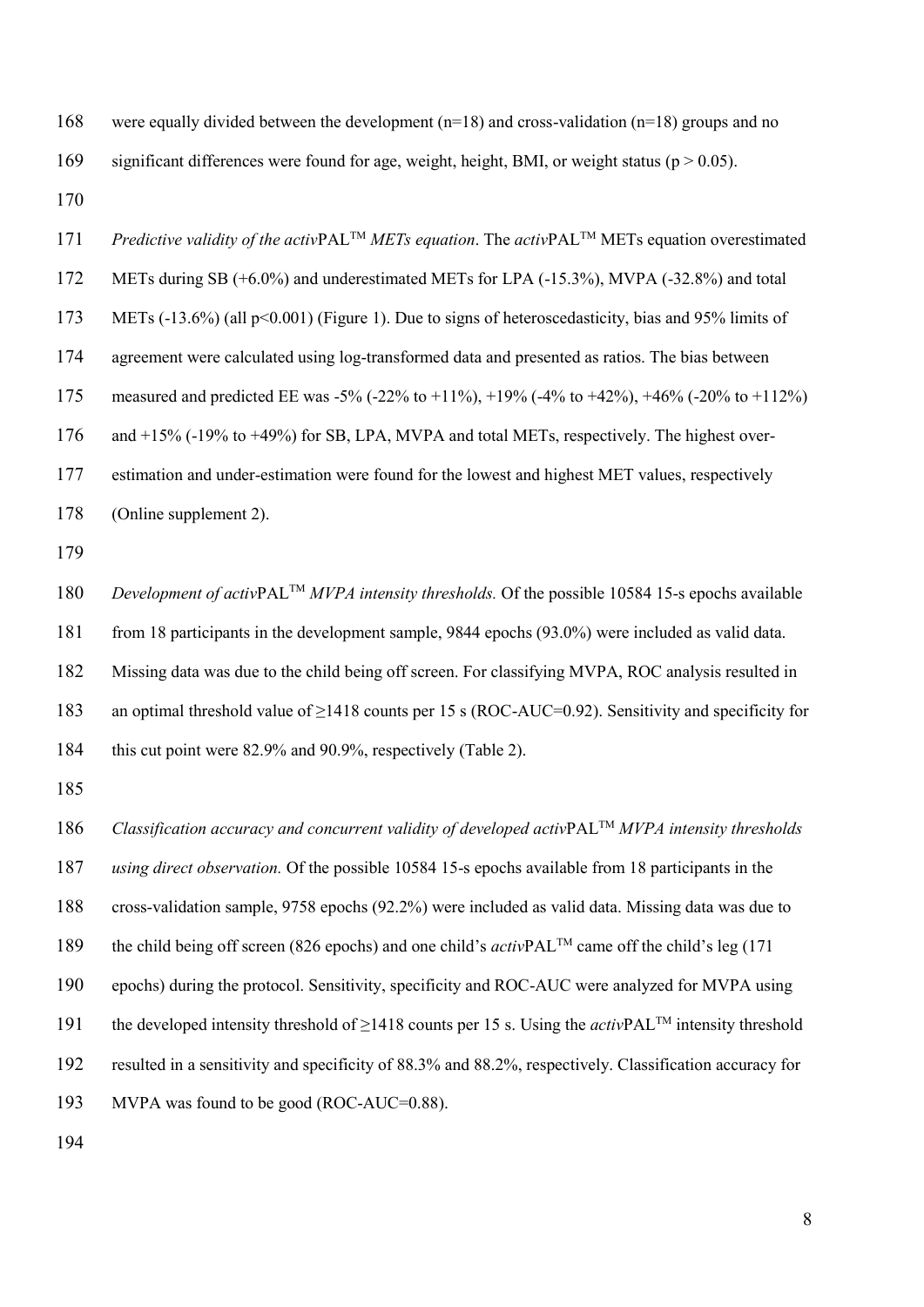*Classification accuracy and concurrent validity of developed activPAL™ MVPA intensity thresholds using direct observation and measured EE.* Of the 10584 available 15-s epochs from 18 participants in the cross-validation sample, 6175 epochs (58.3%) were included as valid data. Data exclusion was due to lack of agreement between calorimeter and direct observation data (3412 epochs), the child 199 being off screen (826 epochs) and because one child's  $\alpha c t v \Delta^T M$  became detached during the 200 protocol (171 epochs). Sensitivity, specificity and ROC-AUC were analyzed for MVPA using the 201 developed intensity thresholds of ≥1418 counts per 15 s. Using the *activPAL*<sup>™</sup> intensity threshold resulted in a sensitivity and specificity of 94.8% and 84.8%, respectively. Classification accuracy for MVPA was found to be excellent (ROC-AUC=0.90).

#### **Discussion**

206 Using the MET equation embedded in the  $activePAL^{TM}$  software resulted in a significant over- estimation of METs during SB, and a significant under-estimation of METs during LPA, MVPA and overall. To our knowledge, no study has previously examined the predictive validity of the *activPAL*<sup>TM</sup> METs equation in preschool-aged children. However, the current findings are consistent with a previous study which reported an underestimation of total METs in 15-25 year old females [11](#page-12-8) when using the *activPAL*<sup>TM</sup> METs equation<sup>11</sup>. Reasons for the poor predictive validity might be 212 because only one independent variable, steps per min, is used in the  $activePAL^{TM}$  equation to predict 213 METs<sup>[11](#page-12-8)</sup>. Variables like age, height and weight might possibly influence the association between steps 214 per min and EE. In addition, Harrington et al.<sup>[11](#page-12-8)</sup> reported a stronger relationship between *activPAL*<sup>TM</sup> counts and EE than between steps and EE in 15-25 year old females. However, several studies have reported significant differences between predicted and measured EE when using EE prediction equations based on accelerometer counts from other commercially available hip-mounted 218 accelerometers<sup>[24,](#page-13-4) [25](#page-13-5)</sup>. The association between hip-mounted accelerometer counts and predicted METs differs per activity (e.g. walking up a hill might not lead to higher accelerometer counts but will expend more energy than walking on a flat section), and therefore a single equation appears to have 221 problems predicting METs accurately across a broad spectrum of activities<sup>[26](#page-13-6)</sup>. More complete approaches that go beyond single regression equations, such as multiple regression equations or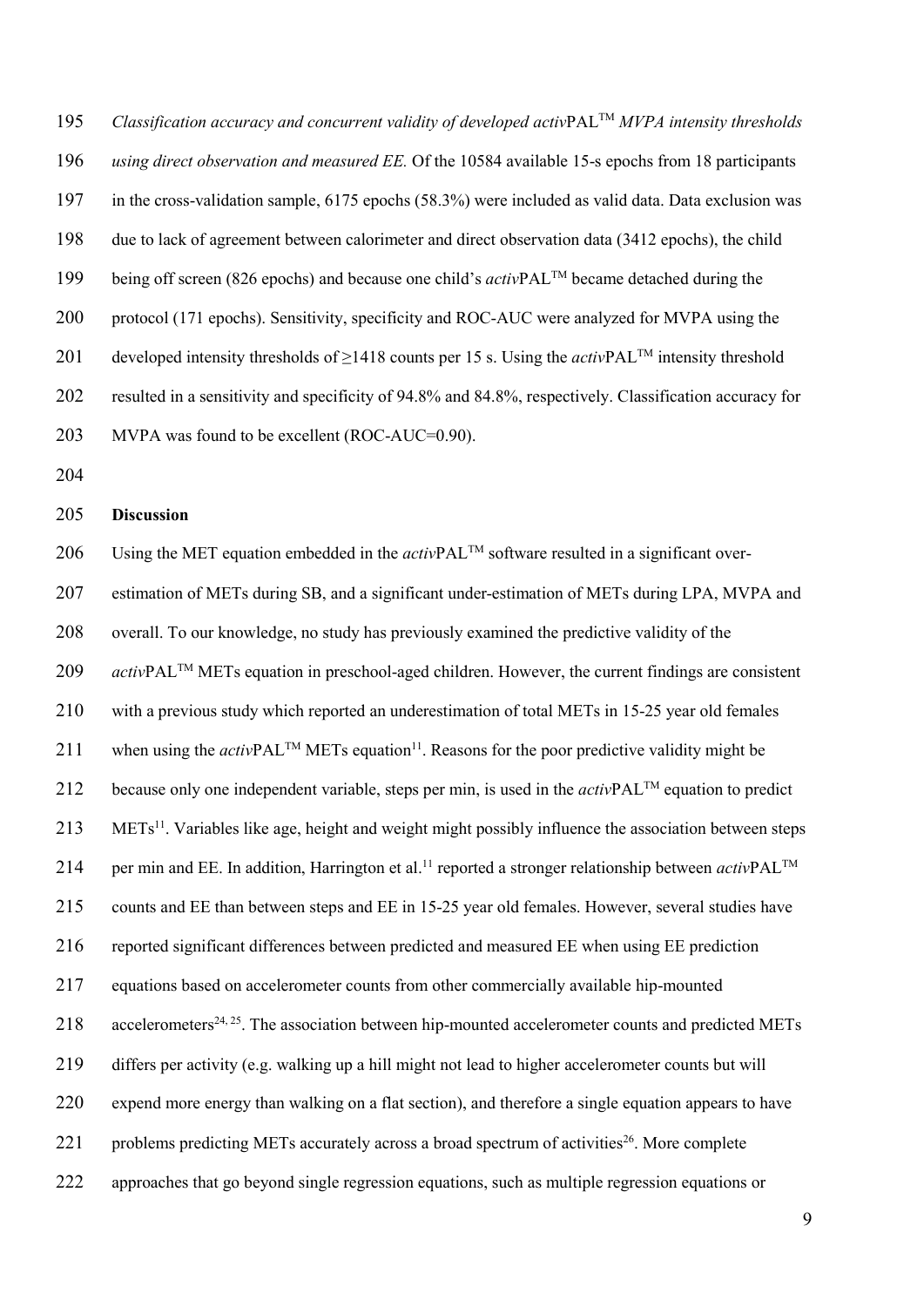223 pattern recognition may be required to accurately predict METs from accelerometry data in children<sup>[26](#page-13-6)</sup>. Considering the results of this study, and previous published research, further development of the *activPAL*<sup>TM</sup> MET equation is required before it can be used to accurately estimate preschool-aged children's EE.

228 Using the developed *activPAL*<sup>™</sup> threshold of ≥1418 counts per 15 s was found to perform well when classifying MVPA. Cross-validation of this threshold, using direct observation only or direct observation combined with EE, resulted in good and excellent classification accuracy for MVPA, respectively. To our knowledge this is the first study to develop and cross-validate MVPA 232 *activPAL*<sup>TM</sup> thresholds in 4-6 year old children. Previous studies validating the *activPAL*<sup>TM</sup> in this age 233 group have focused on sedentary behavior and sitting time<sup>[8,](#page-12-7) [9](#page-12-17)</sup>. Only one study has developed and 234 cross-validated an  $active$ PAL<sup>TM</sup> MVPA threshold in youth<sup>[12](#page-12-9)</sup>. Findings indicated that the threshold of ≥2997 counts per 15 s resulted in excellent classification accuracy for MVPA among 15-18 year old 236 adolescent girls. The optimal *activPAL*<sup>TM</sup> MVPA threshold found in that study was higher than that 237 found in the current study. In addition, a higher sensitivity and specificity was reported<sup>[12](#page-12-9)</sup>. The lower threshold value in our study might be due to the younger age of our participants, as physiological and biomechanical differences, such as differences resting energy expenditure and gait patterns, exist 240 between children and adolescents<sup>[27,](#page-13-7) [28](#page-13-8)</sup>. These differences are expected to influence accelerometer 241 output and con[s](#page-12-1)equently MVPA threshold values<sup>2</sup>. In addition, Dowd et al.<sup>[12](#page-12-9)</sup> implemented a protocol that included structured posture-based activities, while the current study included a range of free- living and lifestyle activities. The use of a more structured protocol may be one reason for the increased sensitivity and specificity compared to the current study.

 Limitations of this study should be noted. The intensity thresholds developed in validation studies are 247 dependent on the included activities and the results will therefore vary between studies. In this study a standardized activity protocol in a controlled setting was used and while the protocol included developmentally appropriate free-living activities, studies cross-validating the developed MVPA intensity thresholds in free living circumstances are needed. In addition, the activities were performed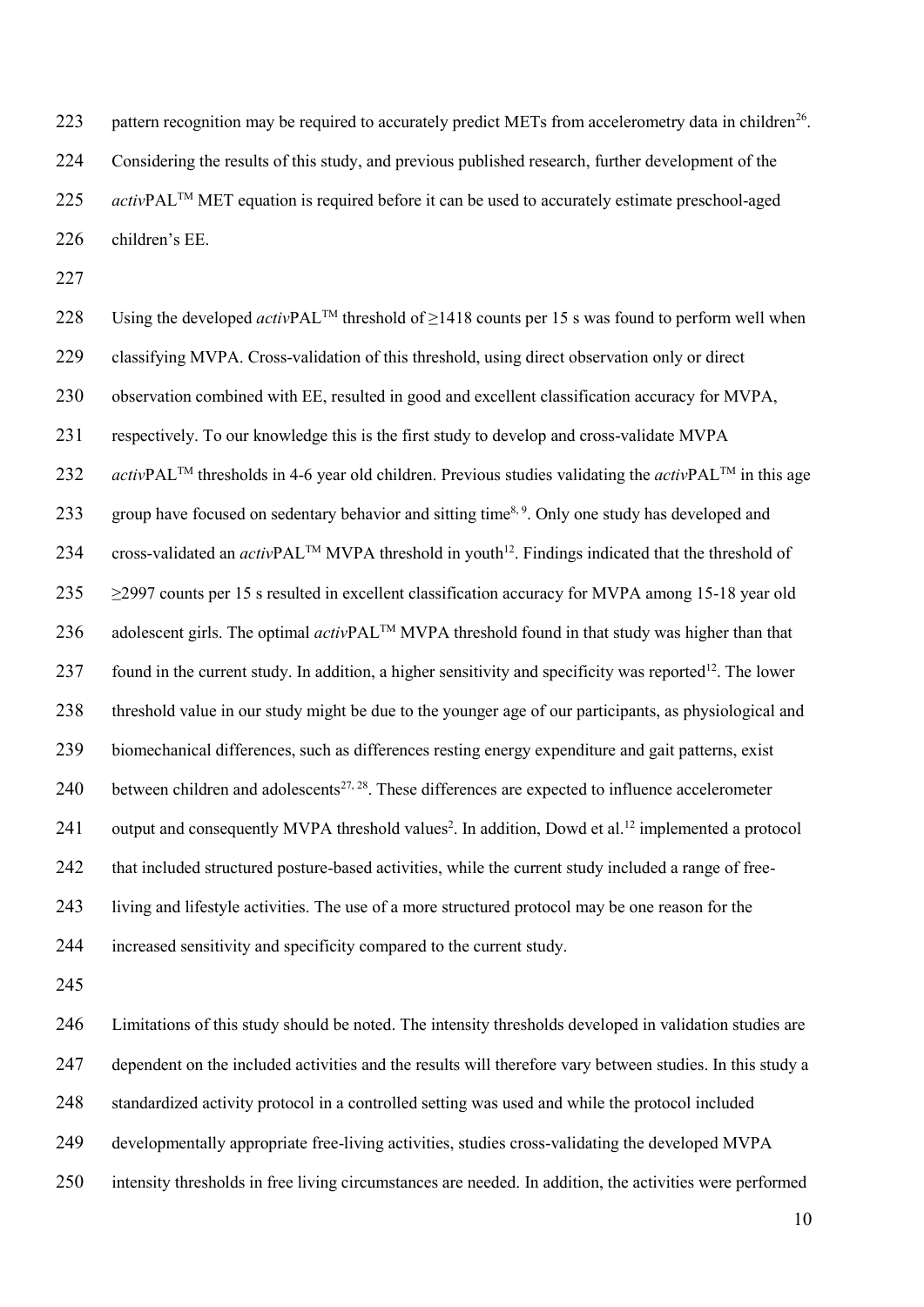in a pre-specified order which might have led to EE during certain activities being more affected by excitement (at the start) or fatigue (at the end) than others. Further, using room calorimetry limited the 253 ability to measure EE in time blocks shorter than  $10 \text{ min}^{14}$  $10 \text{ min}^{14}$  $10 \text{ min}^{14}$  due to the calorimeter sampling frequency and the time lag which exists when measuring EE in large volumes. Due to the age of the participants it was not feasible to create a protocol that included activities of moderate-to-vigorous intensity that last 10 min. As such, using portable calorimetry may have been better suited to capture the sporadic and intermittent nature of preschoolers MVPA. The proportion of data classified as valid and used in the analyses when combining measured EE and direct observation was low, especially for MVPA. This was due to the strict screening protocol we used in order to reduce potential misclassification error from including, for example, data points in the MVPA category that may have been LPA. However, analyses based on both direct observation and measured EE combined with direct observation were used to overcome the impact of this limitation. Finally, it is possible that threshold 263 methodology might be replaced by pattern recognition techniques in the future<sup>[29](#page-13-9)</sup>. However, pattern recognition approaches are still in development and until such methodologies are more widely available, the accurate classification of MVPA using threshold values will remain an important issue for researchers.

 Despite these limitations, this study had several strengths. The inclusion of a cross-validation group and a protocol which included a variety of child specific and developmentally appropriate activities, ranging in intensity from SB to MVPA is in line with current best practice recommendations for 271 activity monitor validation studies<sup>[26](#page-13-6)</sup>. Additionally, calorimetry was used which is the gold standard 272 when measuring EE and its use is rare in studies among preschoolers<sup>[21](#page-13-1)</sup>. Specifically, room calorimetry was used as the criterion method instead of a portable calorimetry device. Using room calorimetry eliminates the need to use a facemask, which could impact how a given activity is performed as it may not be tolerated by all preschool children. Finally, as differences in EE per activity between children is not taken into account when using direct observation alone, cross-validation of the developed MVPA threshold was conducted using both direct observation as well as EE in conjunction with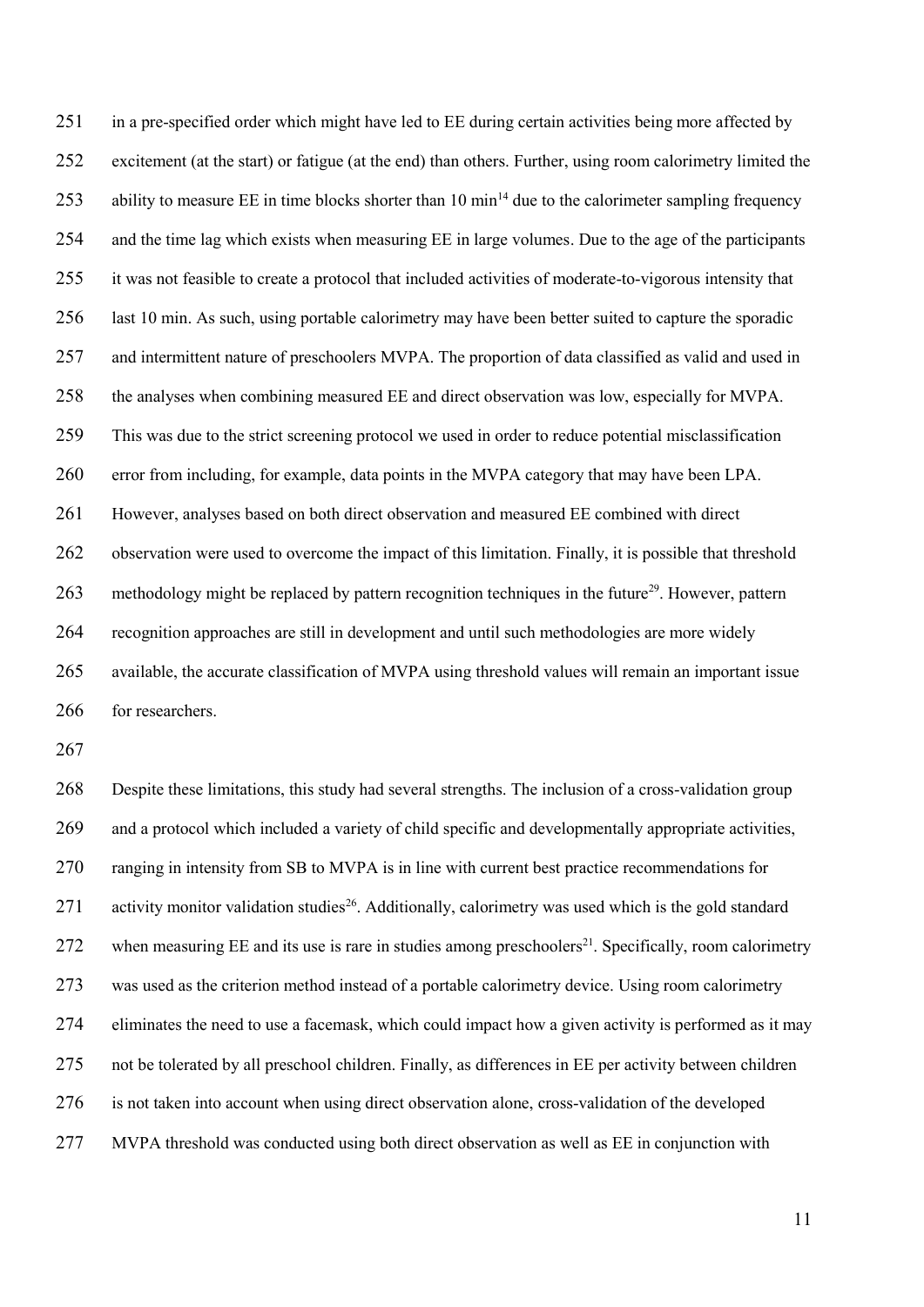| 278 | direct observation as criterion measures. These analyses provided consistent findings and assisted in |  |  |
|-----|-------------------------------------------------------------------------------------------------------|--|--|
|     |                                                                                                       |  |  |

overcoming the potential limitations related to each criterion measure.

#### **Conclusion**

- 282 Further development of the integrated  $activity$ PAL<sup>TM</sup> MET equation is required before it can be used
- with acceptable accuracy in preschool children. The MVPA intensity threshold of ≥1418 counts per
- 15 s resulted in good classification accuracy. However, further studies are required to assess the

285 classification accuracy of the  $activePAL^{TM} MVPA$  thresholds in free-living conditions.

### **Practical Implications**

- Further development of the activPALTM MET equation is required before it can be used with acceptable accuracy in preschool children.
- The developed moderate-to-vigorous physical activity intensity threshold, which
- demonstrated good classification accuracy, provides a method to estimate physical activity from
- activPALTM data in young children.
- Being able to accurately assess moderate-to-vigorous physical activity, in addition to
- sedentary behavior, enhances the practical utility of the activPALTM in preschool children.

### **Acknowledgements**

- We thank Harry Battam for his technical support, Melinda Smith for her assistance with recruitment
- and implementation of the activity protocol and all children and their families for their participation in
- this study. This study was supported by the National Heart Foundation of Australia (GIA09S4441).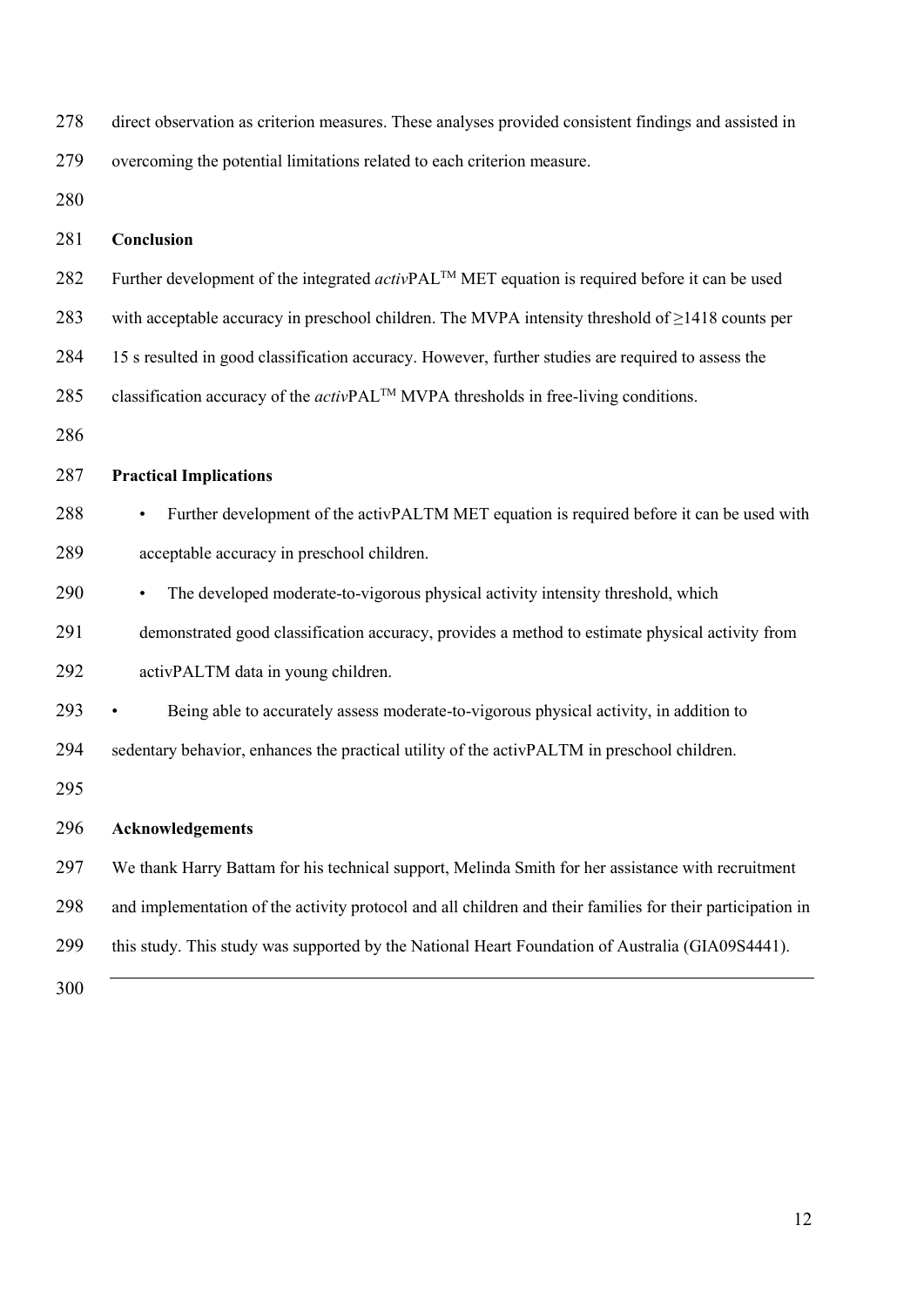## **References**

<span id="page-12-17"></span><span id="page-12-16"></span><span id="page-12-15"></span><span id="page-12-14"></span><span id="page-12-13"></span><span id="page-12-12"></span><span id="page-12-11"></span><span id="page-12-10"></span><span id="page-12-9"></span><span id="page-12-8"></span><span id="page-12-7"></span><span id="page-12-6"></span><span id="page-12-5"></span><span id="page-12-4"></span><span id="page-12-3"></span><span id="page-12-2"></span><span id="page-12-1"></span><span id="page-12-0"></span>

| 302 | 1.  | Hinkley T, Salmon J, Okely AD, et al. Preschoolers Physical Activity, Screen Time,             |
|-----|-----|------------------------------------------------------------------------------------------------|
| 303 |     | and Compliance with Recommendations. Med Sci Sports Exerc 2012; 44(3): 458-465.                |
| 304 | 2.  | Trost SG. State of the Art Reviews: Measurement of Physical Activity in Children               |
| 305 |     | and Adolescents. Am J Lifestyle Med 2007; 1(4): 299-314.                                       |
| 306 | 3.  | Sedentary Behaviour Research Network. Standardised use of the terms" sedentary"                |
| 307 |     | and" sedentary behaviours": letter to the editor. Appl Physiol Nutr Metab 2012; 37(3):         |
| 308 |     | 540-542.                                                                                       |
| 309 | 4.  | Thorp AA, Owen N, Neuhaus M, et al. Sedentary Behaviors and Subsequent Health                  |
| 310 |     | Outcomes in Adults: A Systematic Review of Longitudinal Studies, 1996-2011. Am J               |
| 311 |     | Prev Med 2011; 41(2): 207-215.                                                                 |
| 312 | 5.  | Mitchell J, Pate R, Beets M, et al. Time spent in sedentary behavior and changes in            |
| 313 |     | childhood BMI: a longitudinal study from ages 9 to 15 years. <i>Int J Obes</i> 2012; 37(1):    |
| 314 |     | 54-60.                                                                                         |
| 315 | 6.  | Chen KY, Janz KF, Zhu W, et al. Re-defining the roles of sensors in objective                  |
| 316 |     | physical activity monitoring. Med Sci Sports Exerc 2012; 44(S1): S13-S23.                      |
| 317 | 7.  | PAL Technologies Ltd, ActivPAL <sup>TM</sup> professional physical activity logging: operating |
| 318 |     | manual, Glasgow, United Kingdom.                                                               |
| 319 | 8.  | Martin A, McNeil M, Penpraze V, et al. Objective measurement of habitual sedentary             |
| 320 |     | behavior in pre-school children: comparison of activPAL with actigraph monitors.               |
| 321 |     | Pediatr Exerc Sci 2011; 23(4): 468-476.                                                        |
| 322 | 9.  | Davies G, Reilly JJ, McGowan AJ, et al. Validity, Practical Utility, and Reliability of        |
| 323 |     | the activPAL(TM) in Preschool Children. Med Sci Sports Exerc 2012; 44(4): 761-                 |
| 324 |     | 768.                                                                                           |
| 325 | 10. | Aminian S, and Hinckson E. Examining the validity of the ActivPAL monitor in                   |
| 326 |     | measuring posture and ambulatory movement in children. Int J Behav Nutr Phys Act               |
| 327 |     | 2012; 9(119).                                                                                  |
| 328 | 11. | Harrington DM, Welk GJ, and Donnelly AE. Validation of MET estimates and step                  |
| 329 |     | measurement using the ActivPAL physical activity logger. <i>J Sports Sci</i> 2012; 29(6):      |
| 330 |     | 627-633.                                                                                       |
| 331 | 12. | Dowd KP, Harrington DM, and Donnelly AE. Criterion and Concurrent Validity of                  |
| 332 |     | the activPAL Professional Physical Activity Monitor in Adolescent Females. PLoS                |
| 333 |     | ONE 2012; 7(10): e47633.                                                                       |
| 334 | 13. | Janssen X, Cliff DP, Okely AD, et al. Practical utility and reliability of whole-room          |
| 335 |     | calorimetery in young children. Br J Nutr 2013; 109(10): 1917-1922.                            |
| 336 | 14. | Schoffelen PFM, Westerterp KR, Saris WHM, et al. A dual-respiration chamber                    |
| 337 |     | system with automated calibration. <i>J Appl Physiol</i> 1997; 83(6): 2064-2072.               |
| 338 | 15. | Puhl J, Greaves K, Hoyt M, et al. Children's Physical Activity Rating Scale (CARS):            |
| 339 |     | description and calibration. Res Q Exerc Sport 1990; 61(1): 26-36.                             |
| 340 | 16. | DuRant RH, Baranowski T, Puhl J, et al. Evaluation of the Children's Activity Rating           |
| 341 |     | Scale (CARS) in young children. <i>Med Sci Sports Exerc</i> 1993; 25(12): 1415-21.             |
| 342 | 17. | De Bock F, Menze J, Becker S, et al. Combining Accelerometry and HR for                        |
| 343 |     | Assessing Preschoolers' Physical Activity. Med Sci Sports Exerc 2010; 42(12): 2237-            |
| 344 |     | 2243.                                                                                          |
| 345 | 18. | Trost SG, Fees BS, Haar SJ, et al. Identification and Validity of Accelerometer Cut-           |
| 346 |     | Points for Toddlers. Obesity 2012; 20(11): 2317-2319.                                          |
| 347 | 19. | Weir JB. New methods for calculating metabolic rate with special reference to protein          |
| 348 |     | metabolism. <i>J Physiol</i> 1949; 109(1-2): 1-9.                                              |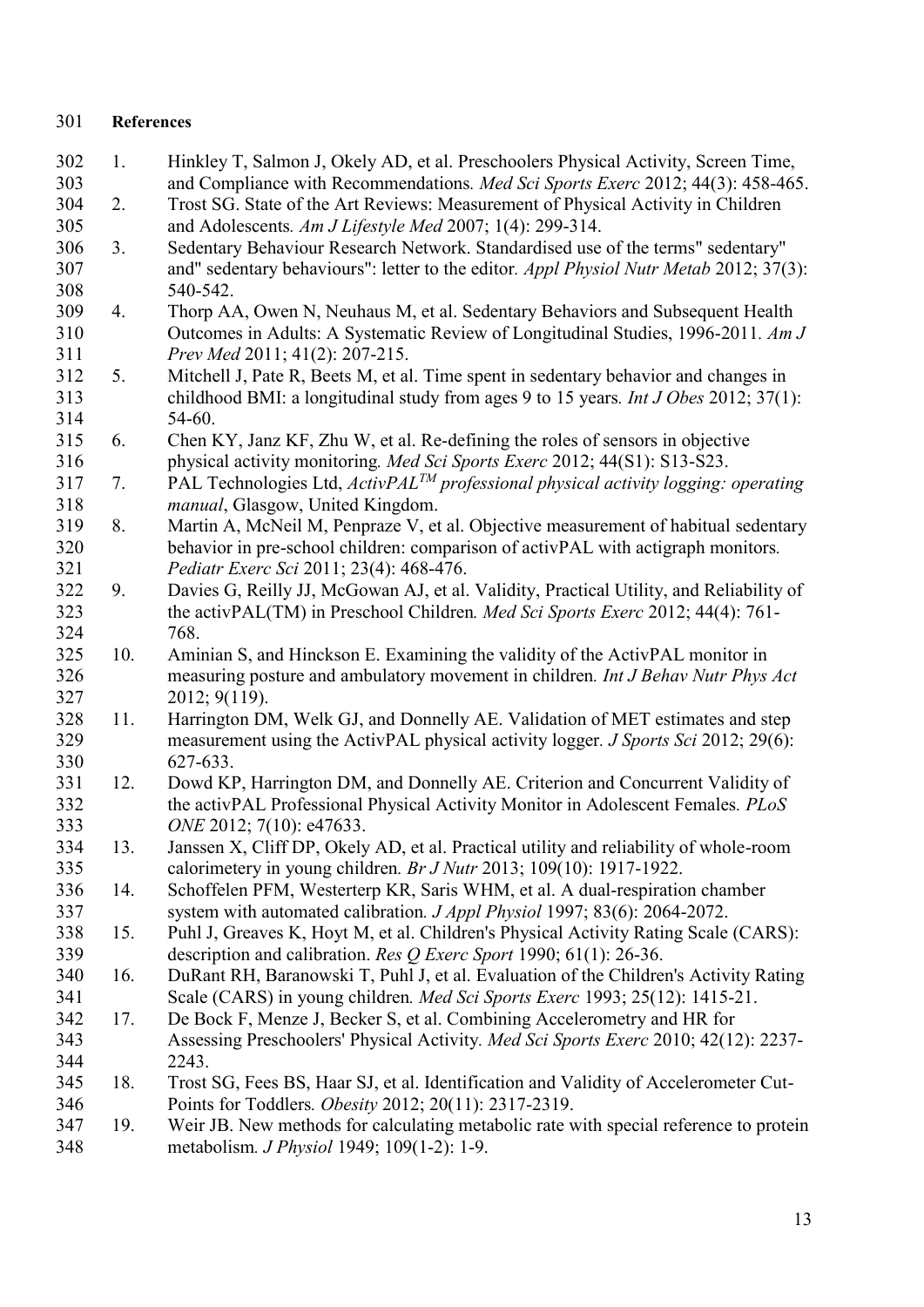- <span id="page-13-0"></span> 20. Schofield WN. Predicting basal metabolic rate, new standards and review of previous work*. Hum Nutr Clin Nutr* 1985; 39(S1): 5-41.
- <span id="page-13-1"></span> 21. Pate RR, Almeida MJ, McIver KL, et al. Validation and calibration of an accelerometer in preschool children. *Obesity* 2006; 14(11): 2000-2006.
- <span id="page-13-2"></span> 22. Bland JM, and Altman DG. Statistical methods for assessing agreement between two methods of clinical measurement*. The Lancet* 1986; 1(8476): 307-310.
- <span id="page-13-3"></span> 23. Metz CE. Basic principles of ROC analysis*. Seminars in Nuclear Medicine* 1978; 8(4): 283-298.
- <span id="page-13-4"></span> 24. Trost SG, Way R, and Okely AD. Predictive Validity of Three ActiGraph Energy Expenditure Equations for Children*. Med Sci Sports Exerc* 2006; 38(2): 380-387.
- <span id="page-13-5"></span> 25. Reilly JJ, Kelly LA, Montgomery C, et al. Validation of Actigraph accelerometer estimates of total energy expenditure in young children*. Int J Pediatr Obes* 2006; 1(3): 161-167.
- <span id="page-13-6"></span> 26. Bassett DRJ, Rowlands A, and Trost SG. Calibration and Validation of Wearable Monitors*. Med Sci Sports Exerc* 2012; 44(S1): 32-38.
- <span id="page-13-7"></span> 27. Harrell JS, McMurray RG, Baggett CD, et al. Energy costs of physical activities in children and adolescents*. Med Sci Sports Exerc* 2005; 37(2): 329-336.
- <span id="page-13-8"></span> 28. Rowland TW, *Children's exercise physiology*. 2nd ed. 2005, Champaign, Illinoia: Human Kinetics.
- <span id="page-13-9"></span> 29. Trost SG, Wong WK, Pfeiffer KA, et al. Artificial Neural Networks to Predict Activity Type and Energy Expenditure in Youth*. Med Sci Sports Exerc* 2012; 44(9): 1801-1809.
- <span id="page-13-10"></span> 30. Cole TJ, Bellizzi MC, Flegal KM, et al. Establishing a standard definition for child overweight and obesity worldwide: international survey*. BMJ* 2000; 320(7244): 1240- 1243.
-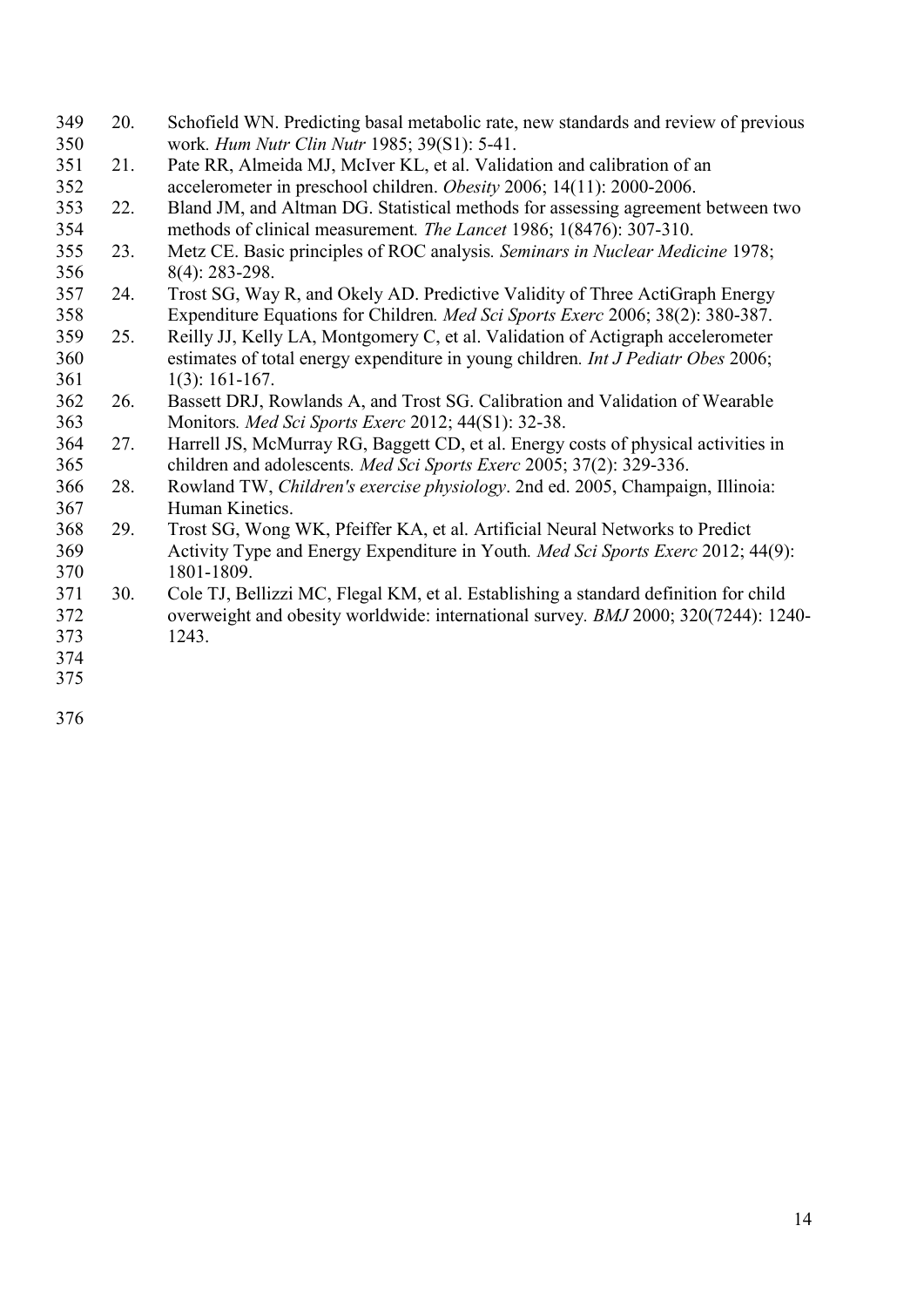# 377 **Table 1.** Participant characteristics\*

|                     | <b>Total Sample</b> | Development Group | Cross-validation Group | P value |  |
|---------------------|---------------------|-------------------|------------------------|---------|--|
|                     | $(n=36)$            | $(n=18)$          | $(n=18)$               |         |  |
| $%$ boys            | 52.8                | 56.6              | 50.0                   |         |  |
| Age (years)         | 5.3(1.0)            | 5.4(1.0)          | 5.2(1.0)               | 0.67    |  |
| Height (cm)         | 112.7(8.4)          | 114.8(9.2)        | 110.7(7.2)             | 0.15    |  |
| Weight (kg)         | 20.5(3.8)           | 21.1(3.7)         | 19.9(3.9)              | 0.37    |  |
| $BMI$ (kg/m2)       | 16.0(1.5)           | 15.9(1.2)         | 16.1(1.8)              | 0.64    |  |
| $%$ overweight# (n) | 25(9)               | 11.1(2)           | 38.9(7)                | 0.12    |  |

378 BMI, body mass index; \* data presented as mean (SD) unless otherwise stated; # defined according to the International

379 . Obesity Task Force definitions<sup>[30](#page-13-10)</sup>.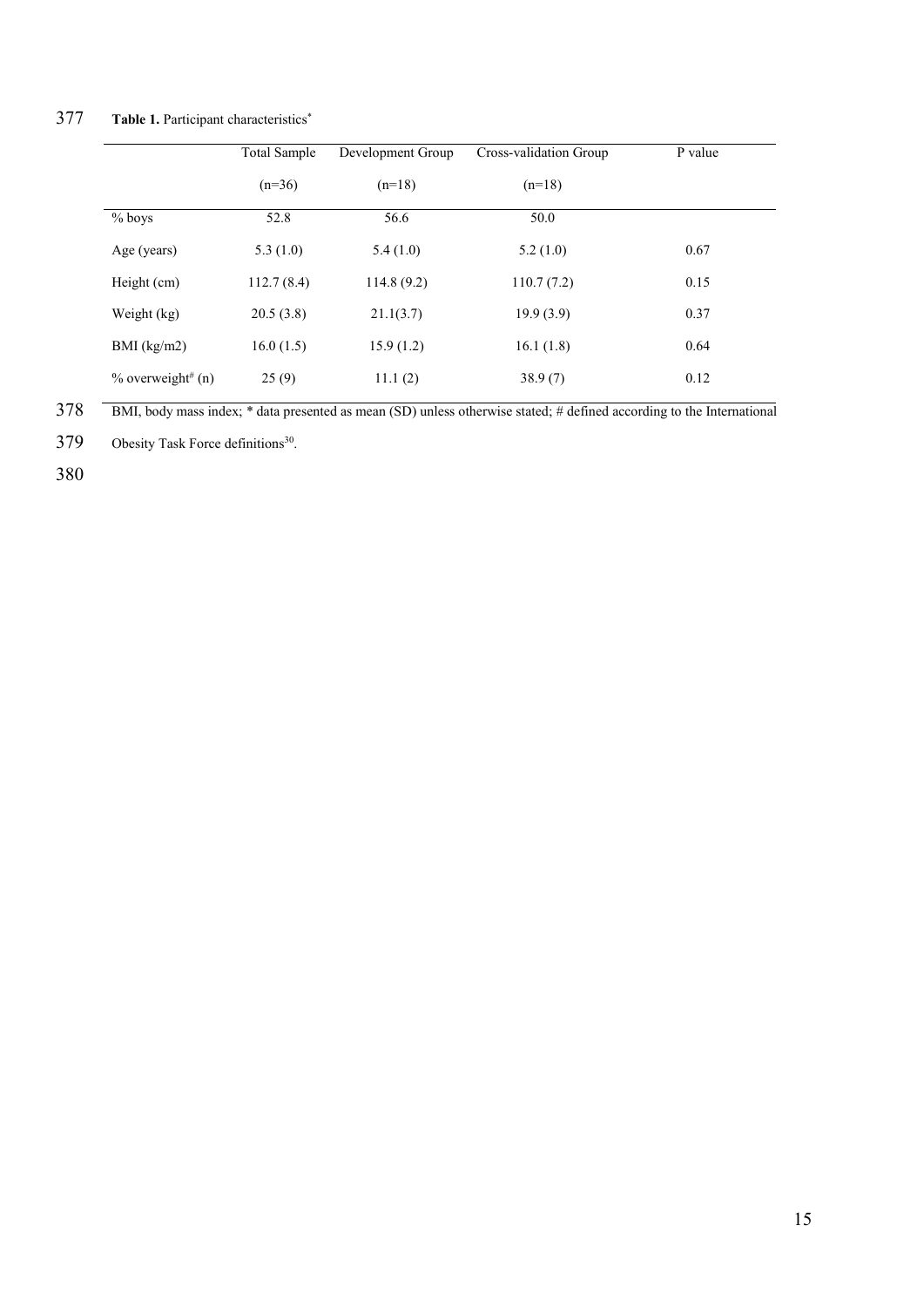**Table 2.** ROC analysis for development and cross-validation of *activPAL*™ MVPA intensity thresholds.

|                  | Criterion<br>measure | Intensity<br>thresholds                  | Se%<br>$(95\% \text{ CI})$ | $Sp\%$<br>$(95\% \text{ CI})$ | ROC-AUC<br>$(95\% \text{ CI})$ |
|------------------|----------------------|------------------------------------------|----------------------------|-------------------------------|--------------------------------|
| Development      | DO                   | $\geq$ 1418 counts per 15 s              | 82.9                       | 90.9                          | 0.92                           |
|                  |                      |                                          | $(81.3 - 84.4)$<br>88.3    | $(90.3 - 91.5)$<br>88.2       | $(0.91 - 0.92)$<br>0.88        |
| Cross-validation | D <sub>O</sub>       | $\geq$ 1418 counts per 15 s              | $(86.8 - 89.7)$            | $(87.4 - 88.9)$               | $(0.88 - 0.89)$                |
|                  |                      | DO and EE<br>$\geq$ 1418 counts per 15 s | 94.8                       | 84.8                          | 0.90                           |
|                  |                      |                                          | $(93.0 - 96.3)$            | $(83.8 - 85.7)$               | $(0.89 - 0.91)$                |

382 Cconfidence Interval (CI), Direct Observation (DO), Energy expenditure (EE), Area under the receiver operating characteristic curve (ROC-

383 AUC), Sensitivity (Se%), Specificity (Sp%).